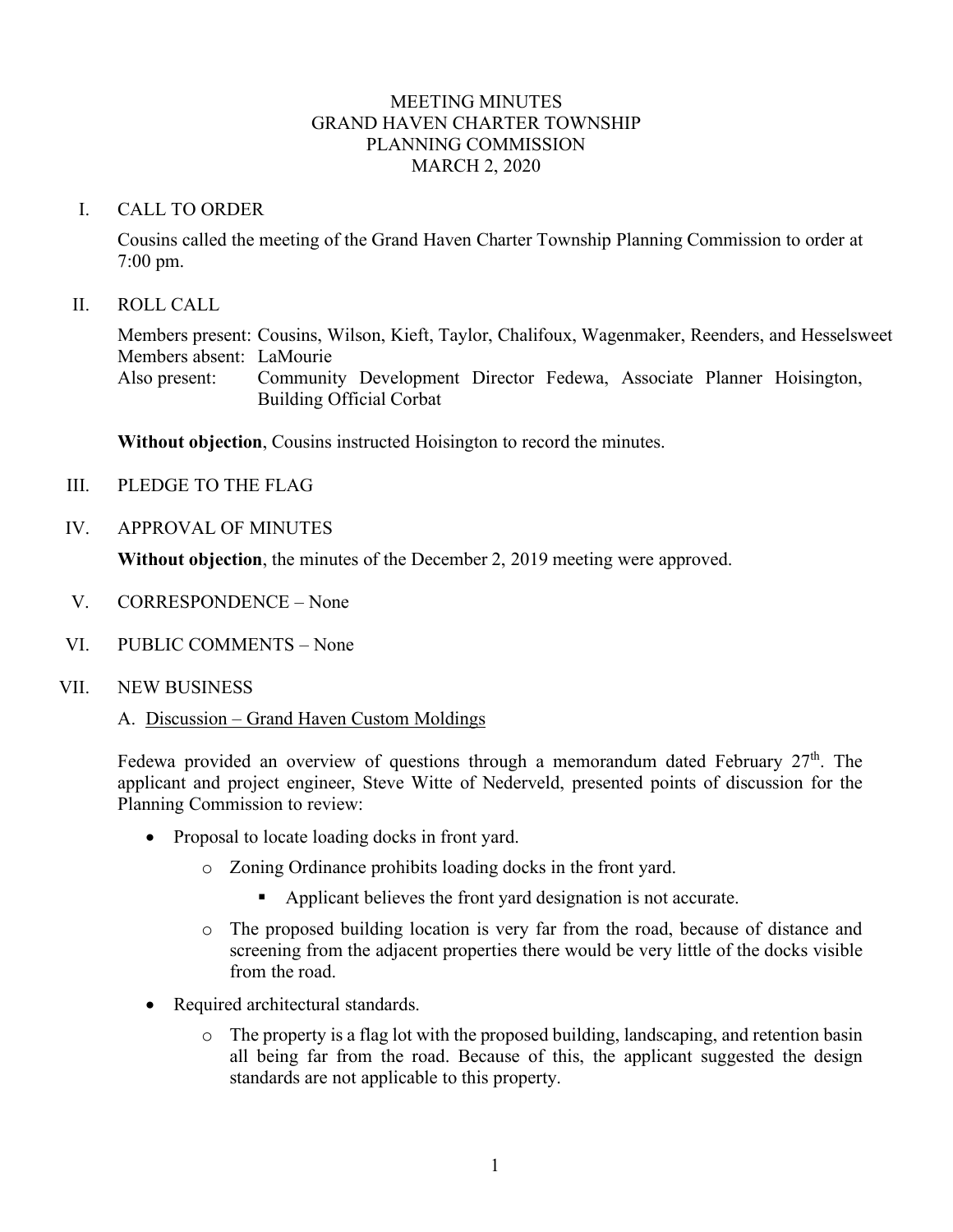- o Only part of the building will be visible from the road, so the applicant is requesting the Commission reduce the architectural requirements. The elevations show a 3'-4' strip of masonry along the west side of the building as a feature.
- o Fedewa provided graphics to aid Commissioners in reviewing the visible area as seen from 172nd Avenue.
- Naturally shaped stormwater basin.
	- o Changing the shape of the stormwater basin to create a more natural look would force the basin to expand outwardly in order to maintain the size needed for the site. This would affect the proposed parking for the possible future addition. Trying to preserve the landmark trees would add to the difficulty of maintaining the size of the basin.
	- o Noted the difficulty with the elevation of the basin as it is intended to be a dry detention basin. Lowering the bottom of the basin would create a swamp-like area. The elevation is also needed for draining into the nearby county drain.
	- o Staff suggested implementation of raingardens to aid with the loss of volume for the basin.
	- o Questioned the possibility of increasing the slope to a steeper 4:1 ratio to increase volume.
- Preservation of the existing concrete block wall.
	- $\circ$  Keeping the existing wall would help provide screening for the building from adjacent properties. The majority of the wall would be hidden from view by the proposed building.
	- o It would be costly to remove the wall from the property.
- Noted the lighting plan will be changed to comply with the Township ordinance.

These topics were discussed by the Commissioners and focused on the following:

- Stated any challenge to the definition of a front yard or how the Zoning Administrator identified the yards must be brought to the ZBA.
- A variance request must be brought to the ZBA for the proposed location for the loading docks prior to review by the Planning Commission. The Planning Commission will not provide further guidance on the matter until a variance request has been decided upon.
- The proposed design on the plans is not sufficient and need the applicant to show a true effort to comply with the ordinance. The Planning Commission is willing to reduce the requirements based on what is visible from 172nd Avenue. Commissioners suggested the horizontal strip of masonry would likely be obstructed from view and recommended vertical detailing instead.
	- o Staff made suggestions of window details, cupolas, and contrast trim as ideas.
- The Planning Commission confirmed the landmark trees as needing to be saved during construction. Suggested that the preservation could help create a more natural shape for the basin.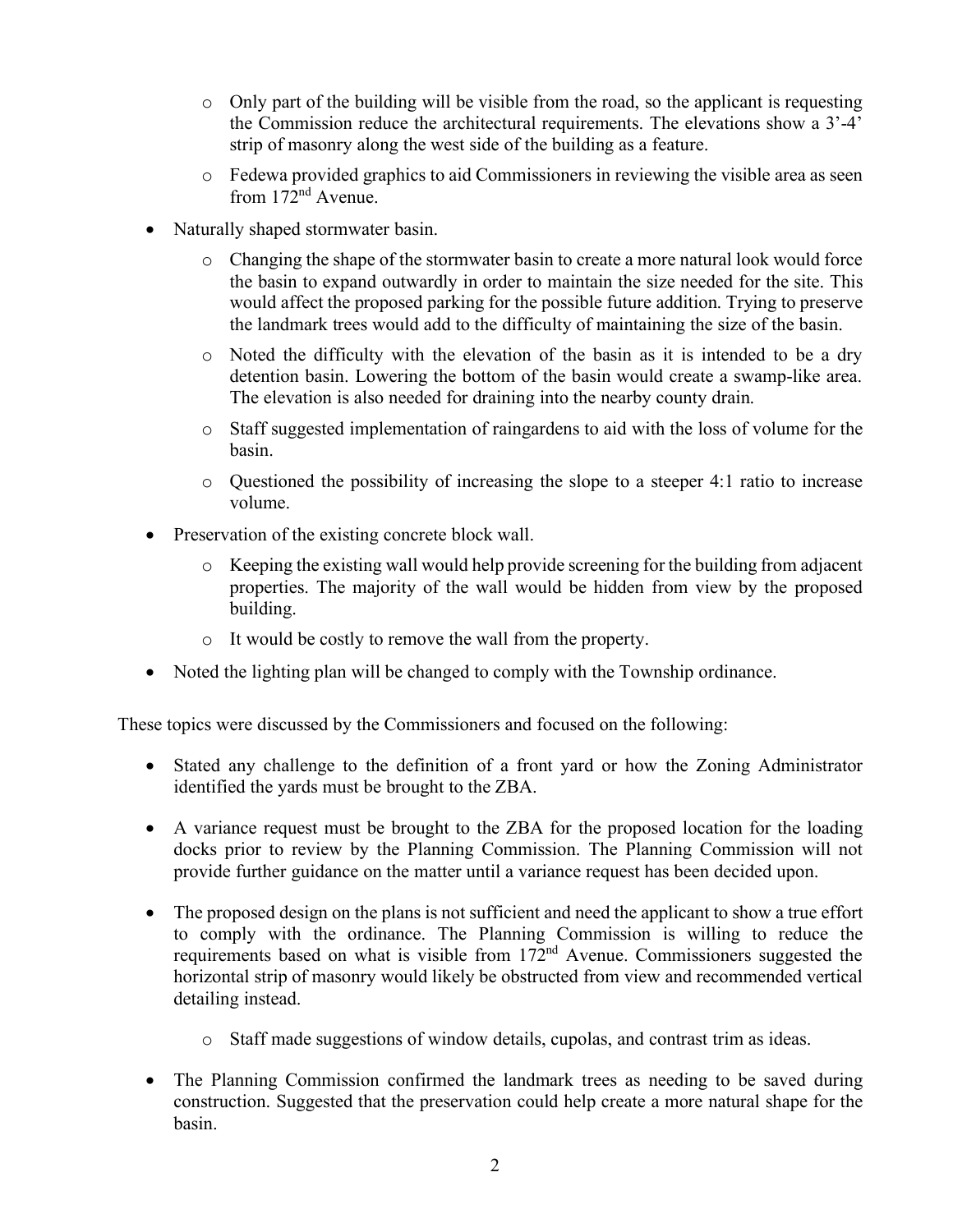- A more natural design for the basin is needed.
	- o Fedewa suggested a request for a variance be submitted the ZBA if the applicant is interested in pursuing a steeper slope than the ordinance allows.

## VIII. OLD BUSINESS

## A. Review Board Amendments to New Zoning Ordinance

Fedewa provided an overview of proposed changes to the Zoning Ordinance through a memorandum dated February 27<sup>th</sup>.

The Planning Commission offered the following comments:

- Agree to remove the section requiring a 200 foot setback for Lake Michigan properties, and allow the State of Michigan to regulate. Also removed the section for Township regulation for seawalls, will allow the State of Michigan to regulate.
	- o Possible to review the regulations at a future time when lakeshore erosion is not as prevalent.
- Allow for accessory buildings to be placed in the front yard of waterfront properties as a special land use.
	- o There will be no maximum size allowance, it will be reviewed as part of the special land use.
- Agree to amend the definition of "Building Height" to match the building code definition.
	- o Building Official Corbat explained the effect of the change will allow buildings to appear taller because less of the structure will be below grade.
- Amend the proposed change to the definition of "Hospital" to eliminate the sentence "Hospital" does not include a mental health hospital licensed or operated by the department of health and human services or a hospital operated by the department of corrections."
- Accept the proposed changes to the curb requirements to allow for mountable/rolled curbs.
- Agree with the change in language in the PUD chapter to encourage a wide variety of housing types. The change would alter the phrase "2-4 dwelling units" to "at least 2 dwelling units."
- Agree to remove the Short Term Rental regulations from the ordinance. The policy language needs to be drafted by the Board first and then will be reinserted into the Zoning Ordinance and adopted.

The Planning Commission directed staff to bring the recommended revisions to the Township Board.

**Motion** by Reenders, supported by Taylor, to **approve** the revisions and recommend the Township Board hold its Second Reading on March 9th to adopt the New Zoning Ordinance and Map. **Which motion carried unanimously.**

# IX. REPORTS

- A. Staff Report
	- Spring Lake Village Planning Services Contract